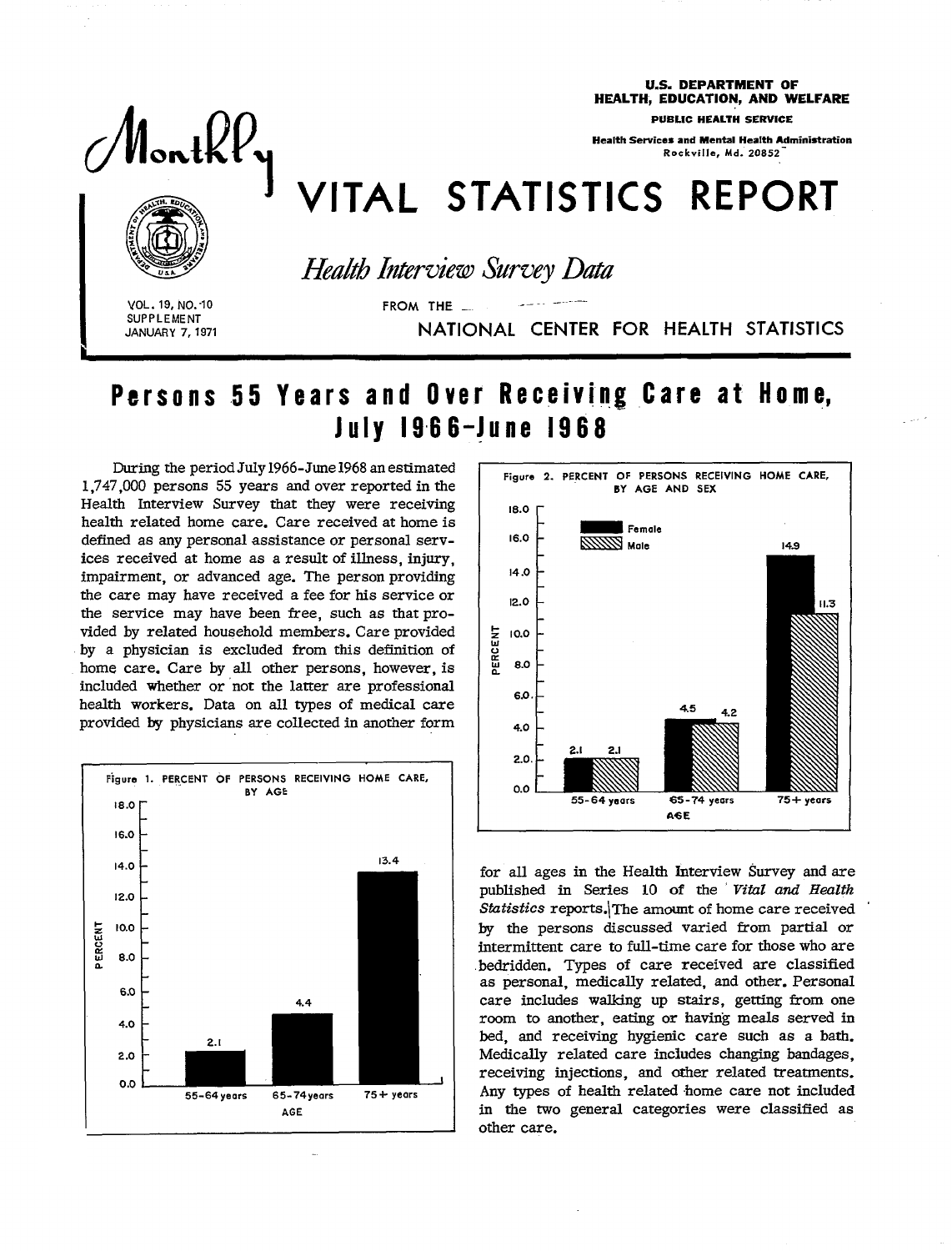The persons receiving care in these categories represent 4.9 percent of the civilian, noninstitutional population who were 55 years or over during the interview period. Proportionately twice as many persons in this age group received care at home during this period than when home care data were first collected for the Health Interview Survey. ("Persons Receiving Care at Home, United States, July 1958-June 1959." Health Statistics, Series B. No. 28.) The first report primarily compared the amount of home care received by all age groups for related demographic and health characteristics. Since it was indicated in the previous report that less than one-tenth of the home care was received by persons in the younger age group, it was not feasible to collect data for those persons under 55 years of age who received care at home. A report of home care data collected during July 1966-June 1968 to be published will be restricted to the population 55 years and over. Demographic characteristics will be compared for those persons receiving care. Topics that will be discussed in that report are specific types of care, types of persons providing the care, interval of care, amount of care, and source of payment for the care provided. Preliminary data from the report show that the percentage of the population 55 years and over receiving home care is a function of the aging process, ranging from 2.1 percent of persons 55-64 years of age to 13.4 percent of those who are 75 years and over (fig. 1). Proportionately more females (5.5 percent) received health related care at home than did males (4.3 percent). This difference becomes more pronounced with the aging process  $(fig. 2).$ 





Home care received by persons with an annual family income of less than \$5,000 was proportionately higher (6.0 percent) than those persons with an annual family income of \$5,000 or more (3.8 percent). Although the proportion of the population 55 years and over who received home care in July 1966-June 1968 increased with age for the two income groups shown in figure 3, among persons over 74 years of age the relationship is reversed between income and the receipt. of home care.

Comparison of the proportion of the white population and all other population groups receiving home care is shown in figure 4. Proportionately more persons in other groups received home care than did white persons. About 4.7 percent of the white population 55 years and over reported receiving home care during the interview period compared to 7.2 percent of all other persons in the same age group. Residence in nursing home and other institutions for the aged and chronically ill remove a proportion of the people requiring care from the noninstitutional population. About 96 percent of the people in those institutions are white. ("Characteristics of Residents in Insitutions for the Aged and Chronically Ill, United States, April-June 1963," Vital and Health Statistics, Series 12, No. 2.) The ability to finance personal care of this type is a prerequisite demonstrated by the racial comparison. The white population with higher median incomes are more likely to be inpatients in institutions where care for the elderly is provided.

Proportionately more persons living outside standard metropolitan statistical areas (SMSAs) had home care for health related reasons than did persons living in the metropolitan areas. Approximately 5.9

 $\mathbf{2}$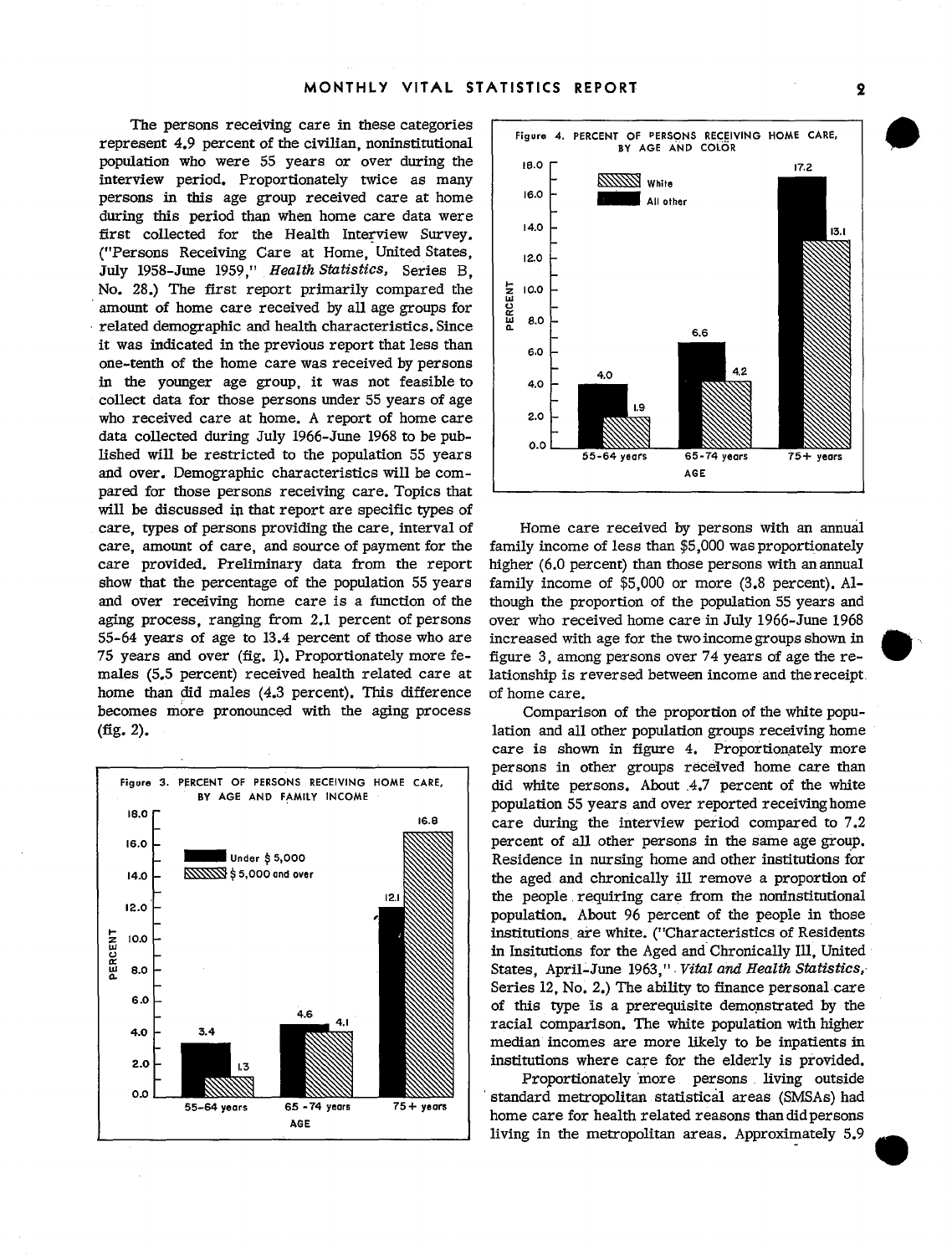percent of the population 55 years and over with residence outside SMSAs received care compared to 4.4 percent of the same age group residing in SMSAs. Figure 5 shows the trend noted previously of the aging process on the increase in proportion of persons with home care for both residential groups.

The majority of persons 55 years and over requiring home care received personal care (86.1 percent). About one-quarter of the same age group with care had medically related home care (table 1). Other types of health related home care were received by 65.4 percent.

The majority of the health related home carewas provided by family members living in the household (table 2). Family household members provided the care for four-fifths of the persons with personal care while about 7.0 percent received care from registered nurses. Approximately 34.2 percent of the persons had care provided by other sources.

Table 1. Number of persons 55 years and over receiving care at home and percent by type of care received, according to age: United<br>States, July 1966-June 1968

|                             | Number<br>оf                          | Type of care<br>received     |                                          |               |  |
|-----------------------------|---------------------------------------|------------------------------|------------------------------------------|---------------|--|
| Age                         | per-<br>sons<br>in.<br>thou-<br>sands | <b>Per-</b><br>sonal<br>care | Medi-<br>cally<br>$re-$<br>lated<br>care | Other<br>care |  |
|                             |                                       | Percent                      |                                          |               |  |
| All ages,<br>$55+$ years -- | 1,747                                 | 86.1                         | 26.6                                     | 65.4          |  |
| 55-64 years--               | 363                                   | 84.8                         | 27.5                                     | 58.4          |  |
| $65 - 74$ years -----       | 499.                                  | 82.6                         | 30.7                                     | 62.9          |  |
| $75+$ years-------          | 886                                   | 88.6                         | 23.9                                     | 69.6          |  |



Table 2. Number of persons 55 years and over<br>receiving care at home and percent by provider of care, according to age: United States, July 1966-June 1968

| per-<br>Age<br>sons<br>r<br>Regis.<br>House-<br>in<br>hold<br>tered<br>thou-<br>member<br>nurse<br>sands<br>good to come | Care provided by- |
|--------------------------------------------------------------------------------------------------------------------------|-------------------|
|                                                                                                                          | Other             |
| Percent                                                                                                                  |                   |
| All ages,<br>4<br>1,747<br>$55+$ years-<br>79.81<br>7.01<br>≍                                                            | 34.2              |
| 4<br>55-64 years-<br>85.4<br>363<br>$\star$                                                                              | 30.3              |
| 9.<br>$65 - 74$ years --<br>499<br>78.6<br>6.6                                                                           | 33.5              |
| 6<br>886<br>78.2<br>$75+$ years ----<br>8.0                                                                              | 36.1              |

| EXPLANATION OF SYMBOLS USED IN TABLES                          |               |  |  |  |
|----------------------------------------------------------------|---------------|--|--|--|
|                                                                |               |  |  |  |
| Category not applicable----------------------------------      |               |  |  |  |
|                                                                |               |  |  |  |
| Quantity more than 0 but less than $0.05$ -------------------- |               |  |  |  |
| Figure does not meet standards of reliability or precision--   | $\frac{1}{2}$ |  |  |  |
|                                                                |               |  |  |  |